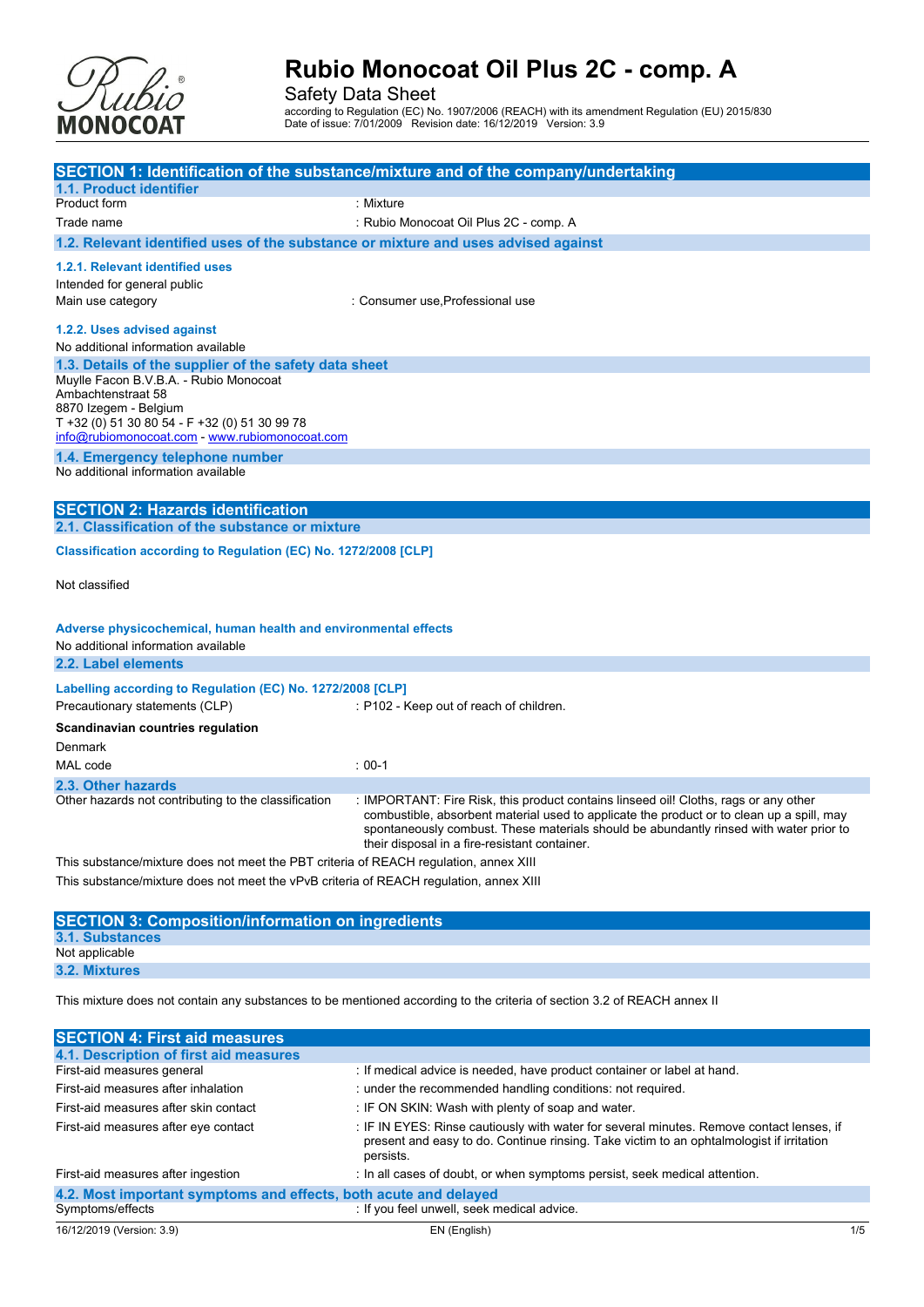| <u>NUMO MONOCORE ON FIUS ZU - COMP. A</u>                                                         |                                                                                                       |
|---------------------------------------------------------------------------------------------------|-------------------------------------------------------------------------------------------------------|
| <b>Safety Data Sheet</b>                                                                          |                                                                                                       |
| according to Regulation (EC) No. 1907/2006 (REACH) with its amendment Regulation (EU) 2015/830    |                                                                                                       |
| Symptoms/effects after inhalation                                                                 | : None under normal use.                                                                              |
| Symptoms/effects after skin contact                                                               | : None under normal use.                                                                              |
| Symptoms/effects after eye contact                                                                | : None under normal use.                                                                              |
| Symptoms/effects after ingestion                                                                  | : May cause gastrointestinal irritation, nausea, vomiting and diarrhoea.                              |
| 4.3. Indication of any immediate medical attention and special treatment needed                   |                                                                                                       |
| Treat symptomatically.                                                                            |                                                                                                       |
|                                                                                                   |                                                                                                       |
| <b>SECTION 5: Firefighting measures</b>                                                           |                                                                                                       |
| 5.1. Extinguishing media                                                                          |                                                                                                       |
| Suitable extinguishing media                                                                      | : hazy water, carbon dioxide (CO2), foam and powder.                                                  |
| Unsuitable extinguishing media                                                                    | : Do not use a heavy water stream.                                                                    |
| 5.2. Special hazards arising from the substance or mixture<br>No additional information available |                                                                                                       |
| 5.3. Advice for firefighters                                                                      |                                                                                                       |
| Precautionary measures fire                                                                       | : Evacuate area.                                                                                      |
| Firefighting instructions                                                                         | : Prevent fire fighting water from entering the environment.                                          |
| Protection during firefighting                                                                    | : Self-contained breathing apparatus.                                                                 |
| Other information                                                                                 | : Exercise caution when fighting any chemical fire.                                                   |
|                                                                                                   |                                                                                                       |
| <b>SECTION 6: Accidental release measures</b>                                                     |                                                                                                       |
| 6.1. Personal precautions, protective equipment and emergency procedures                          |                                                                                                       |
| 6.1.1. For non-emergency personnel                                                                |                                                                                                       |
| <b>Emergency procedures</b>                                                                       | : Do not get in eyes, on skin, or on clothing. Notify police and fire brigade as soon as              |
|                                                                                                   | possible.                                                                                             |
| 6.1.2. For emergency responders                                                                   |                                                                                                       |
| No additional information available                                                               |                                                                                                       |
| <b>6.2. Environmental precautions</b>                                                             |                                                                                                       |
| Collect spillage.                                                                                 |                                                                                                       |
| 6.3. Methods and material for containment and cleaning up                                         |                                                                                                       |
| For containment                                                                                   | : Collect spillage.                                                                                   |
| Methods for cleaning up                                                                           | : This material and its container must be disposed of in a safe way, and as per local<br>legislation. |
| Other information                                                                                 | : Dispose of materials or solid residues at an authorized site.                                       |
| 6.4. Reference to other sections                                                                  |                                                                                                       |
| No additional information available                                                               |                                                                                                       |
|                                                                                                   |                                                                                                       |
| <b>SECTION 7: Handling and storage</b>                                                            |                                                                                                       |
| 7.1. Precautions for safe handling                                                                |                                                                                                       |
| No additional information available                                                               |                                                                                                       |
| 7.2. Conditions for safe storage, including any incompatibilities<br>Storage conditions           | : Store in a closed container.                                                                        |
| Storage area                                                                                      | : Store in a well-ventilated place.                                                                   |
|                                                                                                   |                                                                                                       |
| 7.3. Specific end use(s)<br>No additional information available                                   |                                                                                                       |
|                                                                                                   |                                                                                                       |

| <b>SECTION 8: Exposure controls/personal protection</b> |
|---------------------------------------------------------|
| 8.1. Control parameters                                 |
| No additional information available                     |
| 8.2. Exposure controls                                  |
| Appropriate engineering controls:                       |
| Ensure good ventilation of the work station.            |
|                                                         |
| <b>Environmental exposure controls:</b>                 |

Avoid release to the environment.

#### **Other information:**

Do not eat, drink or smoke when using this product.

#### **SECTION 9: Physical and chemical properties**

**9.1. Information on basic physical and chemical properties** Physical state : Liquid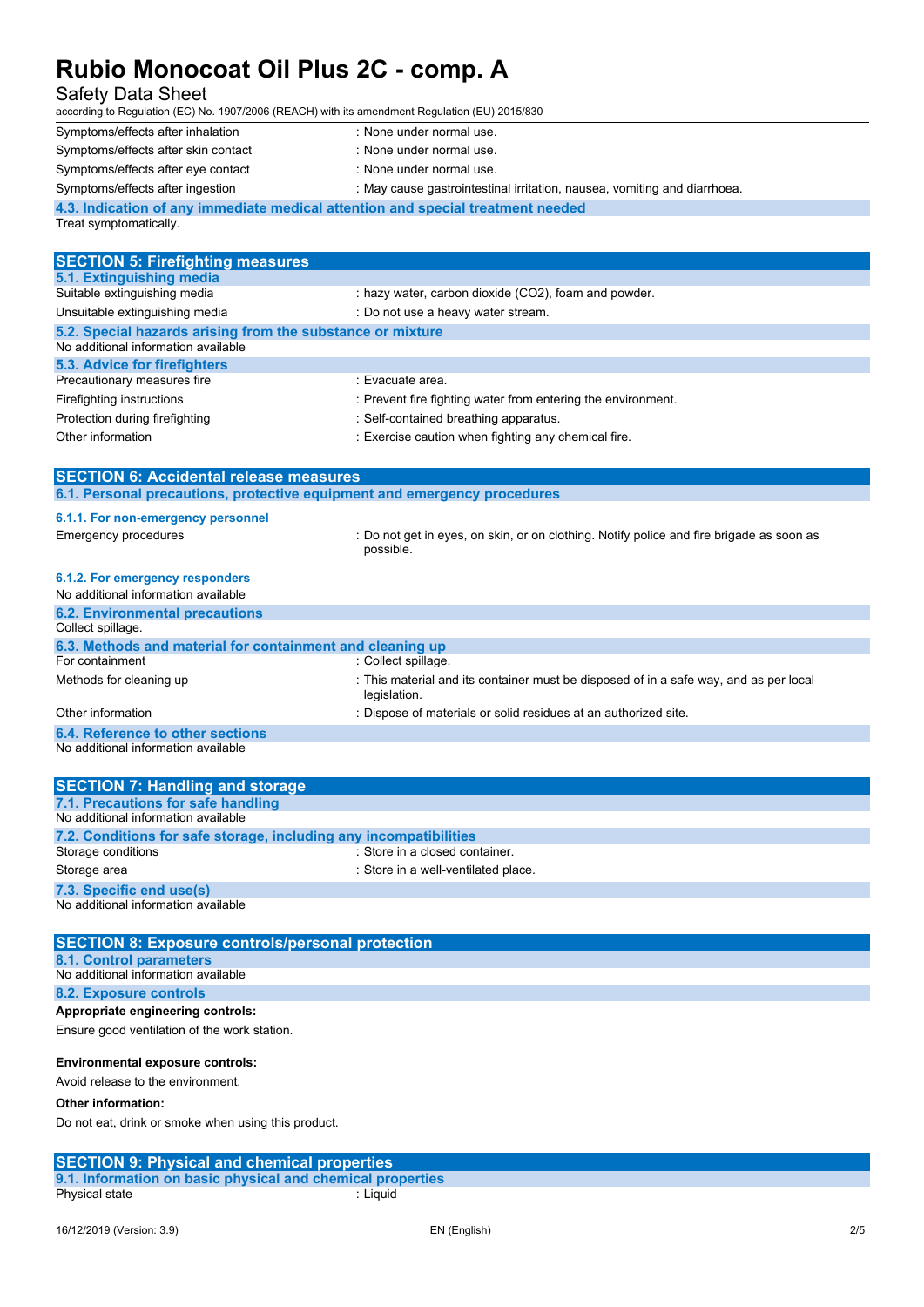### Safety Data Sheet

according to Regulation (EC) No. 1907/2006 (REACH) with its amendment Regulation (EU) 2015/830

| Appearance                                 | : Liquid.            |
|--------------------------------------------|----------------------|
| Colour                                     | : Various            |
| Odour                                      | : Oily.              |
| Odour threshold                            | : No data available  |
| рH                                         | : No data available  |
| Relative evaporation rate (butylacetate=1) | : No data available  |
| Melting point                              | : No data available  |
| Freezing point                             | : No data available  |
| Boiling point                              | : No data available  |
| Flash point                                | : > 100 $^{\circ}$ C |
| Auto-ignition temperature                  | : No data available  |
| Decomposition temperature                  | : No data available  |
| Flammability (solid, gas)                  | : No data available  |
| Vapour pressure                            | : No data available  |
| Relative vapour density at 20 °C           | : No data available  |
| Relative density                           | : No data available  |
| Density                                    | $:$ > 0.9 kg/l       |
| Solubility                                 | : No data available  |
| Log Pow                                    | : No data available  |
| Viscosity, kinematic                       | : No data available  |
| Viscosity, dynamic                         | : No data available  |
| <b>Explosive properties</b>                | : No data available  |
| Oxidising properties                       | : No data available  |
| <b>Explosive limits</b>                    | : No data available  |
| 9.2. Other information                     |                      |
| VOC content                                | : 0 g/l              |

### **SECTION 10: Stability and reactivity**

#### **10.1. Reactivity**

Keep away from oxidising agents and strongly alkaline and strongly acidic materials to prevent the possibility of exothermic reaction. Stable in use and storage conditions as recommended in item 7.

**10.2. Chemical stability**

No additional information available

**10.3. Possibility of hazardous reactions** No additional information available **10.4. Conditions to avoid** Keep away from combustible material. Keep away from heat/sparks/open flames/hot surfaces. — No smoking. **10.5. Incompatible materials** bases. Acids. oxidizing agents. **10.6. Hazardous decomposition products**

Fire may liberate carbon oxides (CO) and smoke.

#### **SECTION 11: Toxicological information 11.1. Information on toxicological effects**

| Acute toxicity (oral)             | : Not classified |
|-----------------------------------|------------------|
| Acute toxicity (dermal)           | : Not classified |
| Acute toxicity (inhalation)       | : Not classified |
| Skin corrosion/irritation         | : Not classified |
| Serious eye damage/irritation     | : Not classified |
| Respiratory or skin sensitisation | : Not classified |
| Germ cell mutagenicity            | : Not classified |
| Carcinogenicity                   | : Not classified |
| Reproductive toxicity             | : Not classified |
| STOT-single exposure              | : Not classified |
| STOT-repeated exposure            | : Not classified |
| Aspiration hazard                 | : Not classified |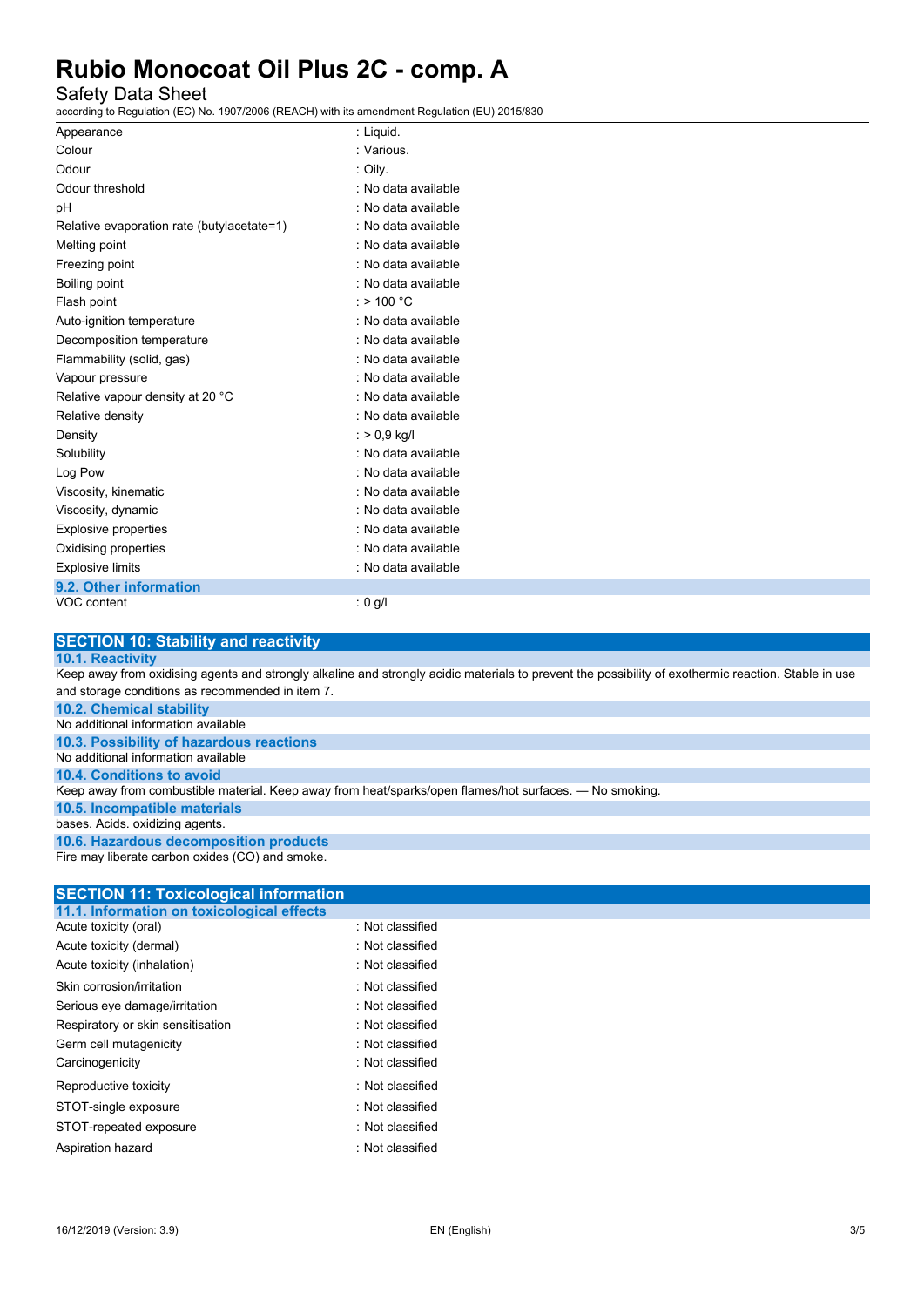Safety Data Sheet

according to Regulation (EC) No. 1907/2006 (REACH) with its amendment Regulation (EU) 2015/830

| <b>SECTION 12: Ecological information</b>                                              |                                                                   |
|----------------------------------------------------------------------------------------|-------------------------------------------------------------------|
| 12.1. Toxicity                                                                         |                                                                   |
| Ecology - general                                                                      | : Ecological problems are not known or expected under normal use. |
| Hazardous to the aquatic environment, short-term<br>(acute)                            | : Not classified                                                  |
| Hazardous to the aquatic environment, long-term<br>(chronic)                           | : Not classified                                                  |
| 12.2. Persistence and degradability                                                    |                                                                   |
| No additional information available                                                    |                                                                   |
| 12.3. Bioaccumulative potential                                                        |                                                                   |
| No additional information available                                                    |                                                                   |
| 12.4. Mobility in soil                                                                 |                                                                   |
| No additional information available                                                    |                                                                   |
| 12.5. Results of PBT and vPvB assessment                                               |                                                                   |
| Rubio Monocoat Oil Plus 2C - comp. A                                                   |                                                                   |
| This substance/mixture does not meet the PBT criteria of REACH regulation, annex XIII  |                                                                   |
| This substance/mixture does not meet the vPvB criteria of REACH regulation, annex XIII |                                                                   |
| 12.6. Other adverse effects                                                            |                                                                   |
| Additional information                                                                 | : Avoid release to the environment.                               |

| <b>SECTION 13: Disposal considerations</b> |                                                                                                                 |
|--------------------------------------------|-----------------------------------------------------------------------------------------------------------------|
| 13.1. Waste treatment methods              |                                                                                                                 |
| Waste disposal recommendations             | : Discharging into rivers and drains is forbidden. Dispose of in accordance with relevant local<br>regulations. |
| Additional information                     | : Clean up even minor leaks or spills if possible without unnecessary risk.                                     |
| Ecology - waste materials                  | : Avoid release to the environment.                                                                             |
| European List of Waste (LoW) code          | : 08 01 12 - waste paint and varnish other than those mentioned in 08 01 11                                     |

| <b>SECTION 14: Transport information</b>         |                  |
|--------------------------------------------------|------------------|
| In accordance with ADR / RID / IMDG / IATA / ADN |                  |
| 14.1. UN number                                  |                  |
| UN-No.                                           | : Not applicable |
| UN-No. (IMDG)                                    | : Not applicable |
| UN-No. (ICAO)                                    | : Not applicable |
| UN-No. (ADN)                                     | : Not applicable |
| UN-No. (RID)                                     | : Not applicable |
| 14.2. UN proper shipping name                    |                  |
| Proper Shipping Name (ADR)                       | : Not applicable |
| Proper Shipping Name (IMDG)                      | : Not applicable |
| Proper Shipping Name (IATA)                      | : Not applicable |
| Proper Shipping Name (ADN)                       | : Not applicable |
| Proper Shipping Name (RID)                       | : Not applicable |
| 14.3. Transport hazard class(es)                 |                  |
| <b>ADR</b>                                       |                  |
| Transport hazard class(es) (ADR)                 | : Not applicable |
| <b>IMDG</b>                                      |                  |
| Transport hazard class(es) (IMDG)                | : Not applicable |
| <b>IATA</b>                                      |                  |
| Transport hazard class(es) (IATA)                | : Not applicable |
| <b>ADN</b>                                       |                  |
| Transport hazard class(es) (ADN)                 | : Not applicable |
| <b>RID</b>                                       |                  |
| Transport hazard class(es) (RID)                 | : Not applicable |
| 14.4. Packing group                              |                  |
| Packing group (ADR)                              | : Not applicable |
| Packing group (IMDG)                             | : Not applicable |
| Packing group (IATA)                             | : Not applicable |